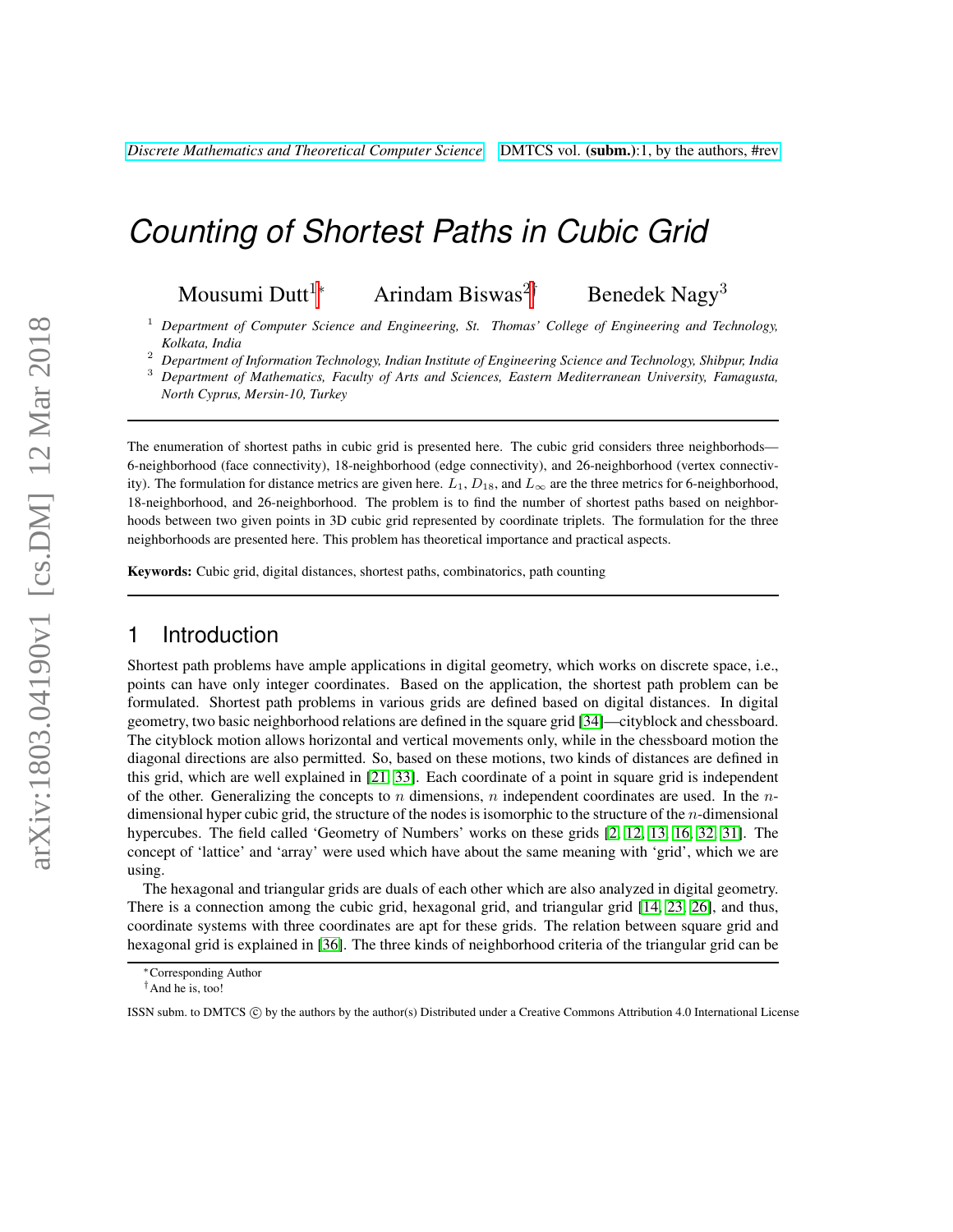found in [\[5\]](#page-11-1). The three coordinates used in triangular grid are not independent of each other [\[24\]](#page-13-6). The digital distances of two points based on a neighborhood relation gives the length of a shortest path connecting the two points where in each step the path moves to next neighborhood point (given a neighborhood type) [\[25,](#page-13-7) [28,](#page-13-8) [29\]](#page-13-9).

The general Euclidean Shortest Path (ESP) problem is known to be NP-hard [\[1\]](#page-11-2). A polynomial time algorithm for ESP calculations for cases where all obstacles are convex and number of obstacles is small, is stated in [\[35\]](#page-14-2). The Euclidean shortest paths within a given cube-curve with arbitrary accuracy is given in [\[17\]](#page-12-4). Euclidean shortest paths between two points are stated in [\[18,](#page-12-5) [19,](#page-12-6) [20\]](#page-13-10) for 2D and 3D using rubberband algorithms. An algorithm to compute an  $L_1$ -shortest path between two given points that lies on or above a given polyhedral terrain is presented in [\[22\]](#page-13-11).

There may exist more than one shortest path as a shortest path is not unique. The recursive formulation for the number of cityblock, chessboard, and octagonal shortest paths between two points in 2D digital plane is presented in [\[4\]](#page-11-3). It is to be noted here that the general formulation for chessboard shortest paths between two points was given by a recursive method based on generating function. In this paper, we also give an alternative non-recursive formulation based on enumerative combinatorics in Sec. [3.](#page-3-0) In [\[3\]](#page-11-4), the number of minimal paths in a digital image between every pair of points with respect to a particular neighborhood relation is presented, where the image is considered as matrix and hence the algorithm contains matrix operations. The determination of shortest isothetic path (cityblock) between two points inside a digital object for a given grid size, is presented in [\[8,](#page-12-7) [7\]](#page-12-8). Since a shortest isothetic path is not unique, finding the number of shortest isothetic paths between two points is essential. The corresponding problem is presented in [\[6\]](#page-12-9). The number of shortest paths in triangular grid is analyzed in [\[9\]](#page-12-10). Here, in this paper, we will discuss the path counting problem between two points whose coordinate triplets are given in cubic grid for 6-, 18-, and 26-neighborhoods, i.e.,  $L_1$ ,  $D_{18}$ , and  $L_{\infty}$  metrics respectively. The path counting problems in 3D digital geometry for the three neighborhoods are presented in [\[10,](#page-12-11) [11\]](#page-12-12) in a different way. The formulation of path counting problem in 26-neighborhood in [\[10\]](#page-12-11) is based on the generating function stated in [\[3,](#page-11-4) [4\]](#page-11-3), whereas in this paper we have proposed it in a comprehensive and straight forward way. In [\[11\]](#page-12-12), the formulation for path counting problem in 18-neighborhood is divided into three cases whereas the first two cases are based on the generating function stated in [\[3,](#page-11-4) [4\]](#page-11-3) and the third one is based on induction on the length of minimal paths. The formulation for 18-neighborhood proposed here is much more simpler and definite devoid of any generating function. The computation of number of paths is more directly proposed here compared to the formulae in [\[10,](#page-12-11) [11\]](#page-12-12). All these formulae are proved here using combinatorial techniques.

The paper is organized as follows. The preliminaries are discussed in Sec. [2.](#page-1-0), The formulation of number of shortest paths in cubic grid for *6-neighborhoods*, *18-neighborhoods*, and *26-neighborhoods* are given in Sec. [3,](#page-3-0) Sec. [4,](#page-4-0) and Sec. [5](#page-7-0) respectively. Section [6](#page-10-0) presents concluding remarks.

### <span id="page-1-0"></span>2 Preliminaries

According to [\[15\]](#page-12-13), the cubic grid on  $\mathbb{R}^3$  is denoted by  $\phi \mathbb{Z}^3$  ( $\phi > 0$ ) and defined as  $\phi \mathbb{Z}^3 = \{ (\phi c_1, \phi c_2, \phi c_3) | c_1, c_2, c_3 \in \mathbb{R} \}$  $\mathbb{Z}$ }. Let G be any set of points in  $\mathbb{R}^3$ . The *Voronoi neighborhood* of  $g \in G$  is defined as  $N_G(g) = \{v \in G : S \in G\}$  $\mathbb{R}^3 \mid \forall h \in G, \|v - g\| \leqslant \|v - h\|$ .

The Voronoi neighborhood of  $(\phi c_1, \phi c_2, \phi c_3)$  in  $\phi \mathbb{Z}^3$  is a cube of volume  $\phi^3$  centered in  $(\phi c_1, \phi c_2, \phi c_3)$ . When perceived as a set of points in  $\mathbb{R}^3$ ,  $\phi \mathbb{Z}^3$  is referred to as a *cubic grid*. The Voronoi neighborhoods in a grid in R 3 are referred to *voxels*. Figure [1](#page-2-0) represents the directions of the three axes in the cubic grid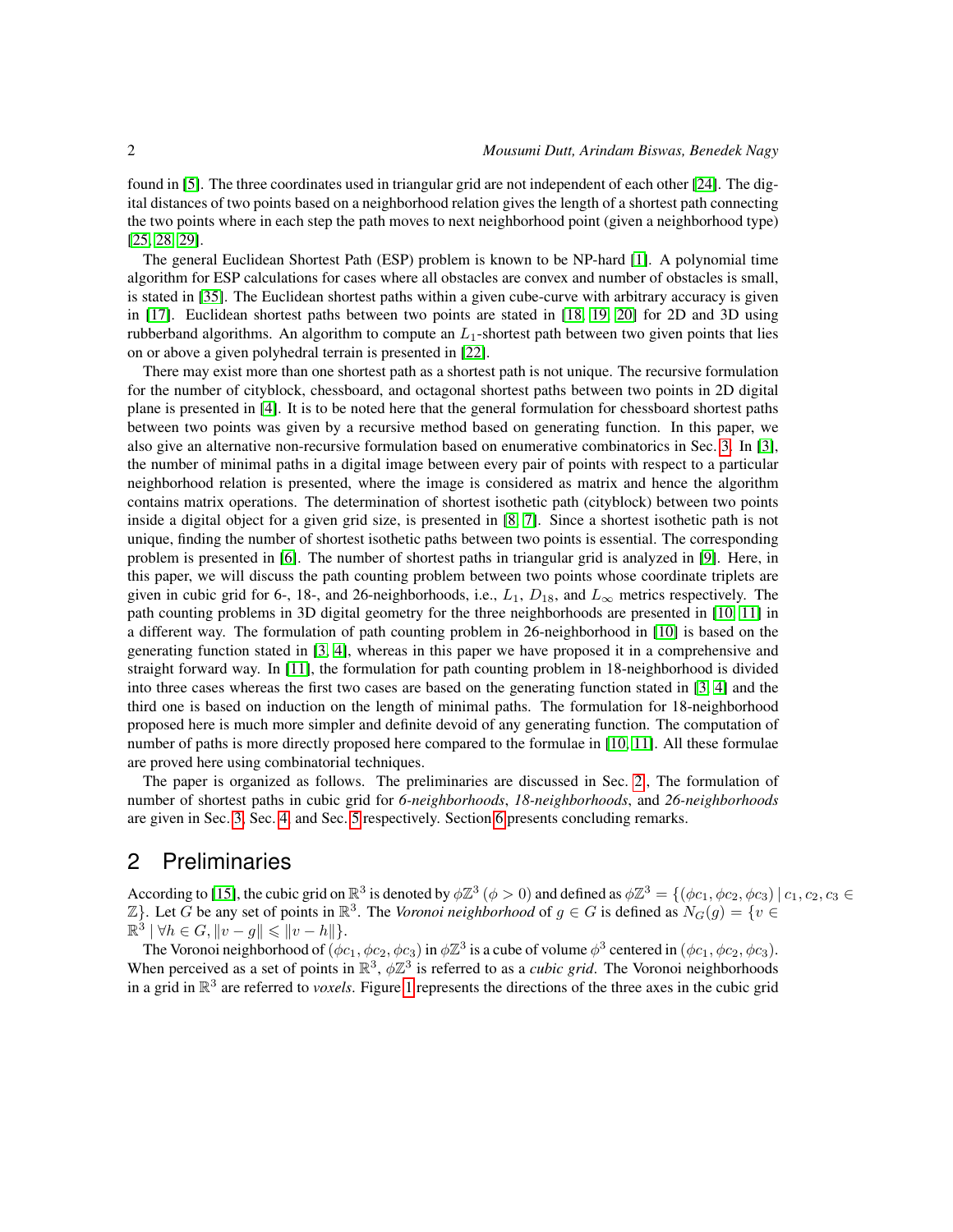

<span id="page-2-0"></span>Fig. 1: The origin and the directions of the three axes.



Fig. 2: The three neighborhoods.

and the origin is also shown. Further we assume that  $\phi = 1$ .

There are three widely used neighborhoods in  $\mathbb{Z}^3$ . Those are 6-neighborhood (face neighbors), 18*neighborhood* (face-edge neighbors), and 26-neighborhood (face-edge-vertex neighbors). Let  $r = (x_r, y_r, z_r) \in$  $\mathbb{Z}^3$  and  $s_i = (x_{s_i}, y_{s_i}, z_{s_i}) \in \mathbb{Z}^3$  be all points satisfying  $\max\{|x_r - x_{s_i}|, |y_r - y_{s_i}|, |z_r - z_{s_i}|\} \leq 1$ .  $N_6(r) = \{s_i: |x_r - x_{s_i}| + |y_r - y_{s_i}| + |z_r - z_{s_i}| \leqslant 1\}$  $N_{18}(r) = \{s_i : |x_r - x_{s_i}| + |y_r - y_{s_i}| + |z_r - z_{s_i}| \leq 2\}$  $N_{26}(r) = \{s_i : |x_r - x_{s_i}| + |y_r - y_{s_i}| + |z_r - z_{s_i}| \leq 3\}$ These are shown in Fig. [2.](#page-2-0) The neighbor voxels  $N_6(r)$ ,  $N_{18}(r)$ , and  $N_{26}(r)$  are shown in red, magenta, and yellow colors respectively.

Let us consider two points  $p$  and  $q$  in cubic grid. The problem is to find the number of shortest paths between  $p$  and  $q$  in a given neighborhood. To formulate the problem, the points have to be translated such that either p or q be in origin  $(0, 0, 0)$ . Let the coordinates of the points be  $p = (x_p, y_p, z_p)$  and  $q = (x_q, y_q, z_q)$ . The coordinates of the points after translation will be  $p = (x_p - x_q, y_p - y_q, z_p - z_q)$ and  $q = (0, 0, 0)$ .

We may also recall the general definition of  $L<sub>i</sub>$  distances in 3D between two points, which is given below.

$$
L_i(p,q) = (|x_p - x_q|^i + |y_p - y_q|^i + |z_p - z_q|^i)^{\frac{1}{i}} \tag{2.1}
$$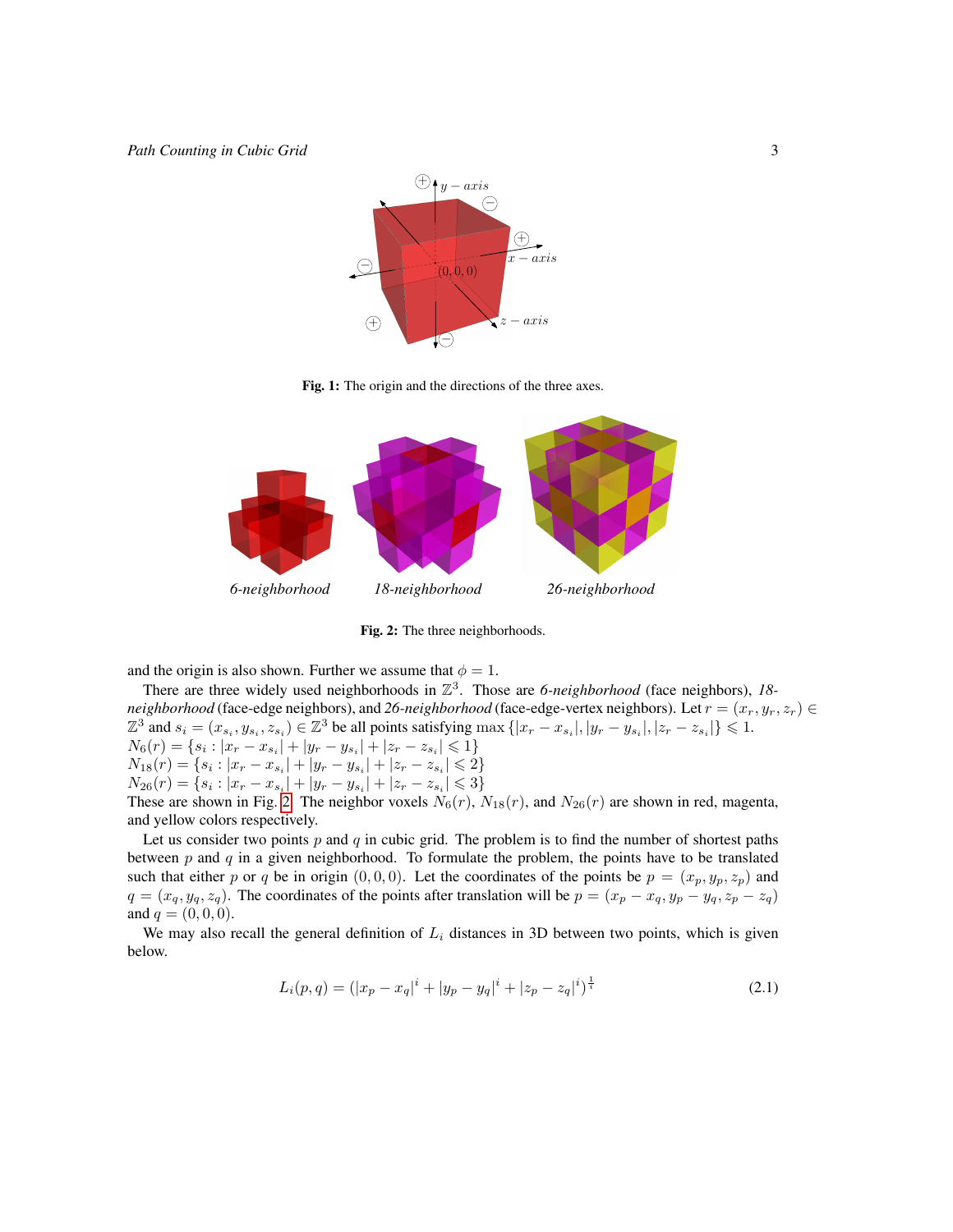

Fig. 3: The number of shortest paths (shown inside white circle) from origin to other points (coordinate triplets given in parentheses) in 6-neighborhoods for path lengths three and four.

The digital distances are disscussed in [\[3,](#page-11-4) [4,](#page-11-3) [27,](#page-13-12) [30\]](#page-13-13). We recall that the length of shortest path between  $p(x_p, y_p, z_p)$  and  $q(0, 0, 0)$  in cubic grid in 6-neighborhood, 18-neighborhood, and 26-neighborhood are denoted by metrics—  $L_1$ ,  $D_{18}$ , and  $L_{\infty}$  respectively.

<span id="page-3-1"></span>
$$
L_1(p,q) = D_6(p,q) = (|x_p| + |y_p| + |z_p|)
$$
\n(2.2)

<span id="page-3-2"></span>
$$
D_{18} = \max\left\{\max\{|x_p|, |y_p|, |z_p|\}, \left\lceil \frac{|x_p| + |y_p| + |z_p|}{2} \right\rceil \right\}
$$
\n(2.3)

<span id="page-3-3"></span>
$$
L_{\infty}(p,q) = D_{26}(p,q) = \max\{|x_p|, |y_p|, |z_p|\}\tag{2.4}
$$

# <span id="page-3-0"></span>3 Number of Shortest Paths in 6-Neighborhood

**Theorem 3.1.** *The number of shortest paths from*  $q = (0, 0, 0)$  *to any point*  $p = (i, j, k)$  *in 6-neighborhood is*

$$
f_{6N}(i,j,k) = \frac{(|i| + |j| + |k|)!}{|i|!|j|!|k|!}
$$
\n(3.1)

**Proof:** Without loss of generality, we assume that the coordinates of the point  $p$  are nonnegative, that is  $i, j, k \geq 0$ . In 3D, two points,  $p'(i_1, j_1, k_1)$  and  $q'(i_2, j_2, k_2)$ , are in 6-neighborhood if they share a face, i.e., when only one of the following conditions holds i)  $|i_1 - i_2| = 1$ , ii)  $|j_1 - j_2| = 1$ , or iii)  $|k_1 - k_2| = 1$ . Thus, in 6-neighborhood, in each step of a shortest path only one coordinate changes. The other coordinates of the points coincide respectively. So, the length of a shortest path between  $p(i, j, k)$ and  $q(0, 0, 0)$  in 6-neighborhood is  $i + j + k$  (Eqn. [2.2\)](#page-3-1), the sum of the movements along three axes. Out of total  $i + j + k$  steps i, j, and k steps are taken along the x-, y-, and z- axes respectively. Their order is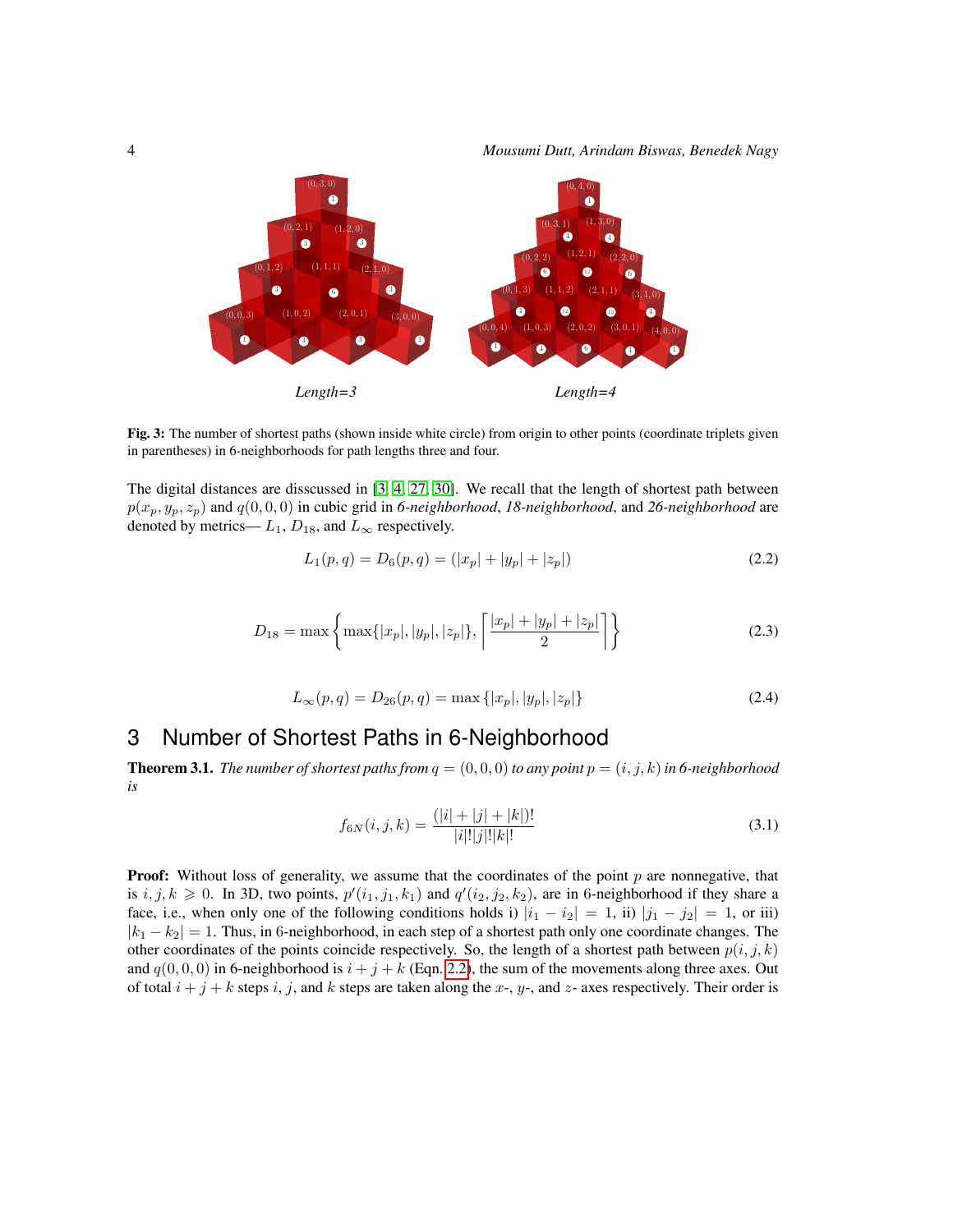

<span id="page-4-1"></span>Fig. 4: The number of shortest paths (given inside the white circle) from origin to other points (coordinates are shown in parentheses) in 18-neighborhoods for path length three.

arbitrary, thus the total number of arrangements for a path length of  $|i| + |j| + |k|$  is given by  $\frac{(|i| + |j| + |k|)}{|i|!|j|!|k|!}$ , which is the total number of paths in 6-neighborhood.

In Fig. [3,](#page-3-0) the number of shortest paths of length three and four are shown for some of the points along with the coordinate triplets. It is to be noted here that the number of shortest paths in 6-neighborhood in cubic grid is similar for some of the coordinates where  $x = 0$  or  $y = 0$  or  $z = 0$ , with the values in 4-neighborhood in 2D, i.e., the cityblock (or  $L_1$ ) distance in 2D, coinciding with the binomial coefficients. Actually, these numbers are the trinomial coefficients:  $\frac{(|i|+|j|+|k|!)}{|i|!|j|!|k|!}$  which could play a role in expansions like  $(x + y + z)^n$ , see, e.g., [\[4\]](#page-11-3).

# <span id="page-4-0"></span>4 Number of Shortest Paths in 18-Neighborhood

W.l.o.g. we assume that  $i, j, k \geq 0$ . The length of a shortest path in 18-neighborhood is either maximum of i, j, k or  $\lceil \frac{i+j+k}{2} \rceil$ ) (Eqn. [2.3\)](#page-3-2). The number of shortest paths is discussed in the following two theorems according to two cases.

**Theorem 4.1.** *The number of shortest paths from*  $q = (0, 0, 0)$  *to any point*  $p = (i, j, k)$  *in 18-neighborhood when*  $D_{18} = \max\{i, j, k\} = i$  *and* a *and b* are right-away (positive x and negative z) and right-bottom *(positive* x *and negative* y*) directions (based on the axes in Fig. [1\)](#page-2-0) respectively is*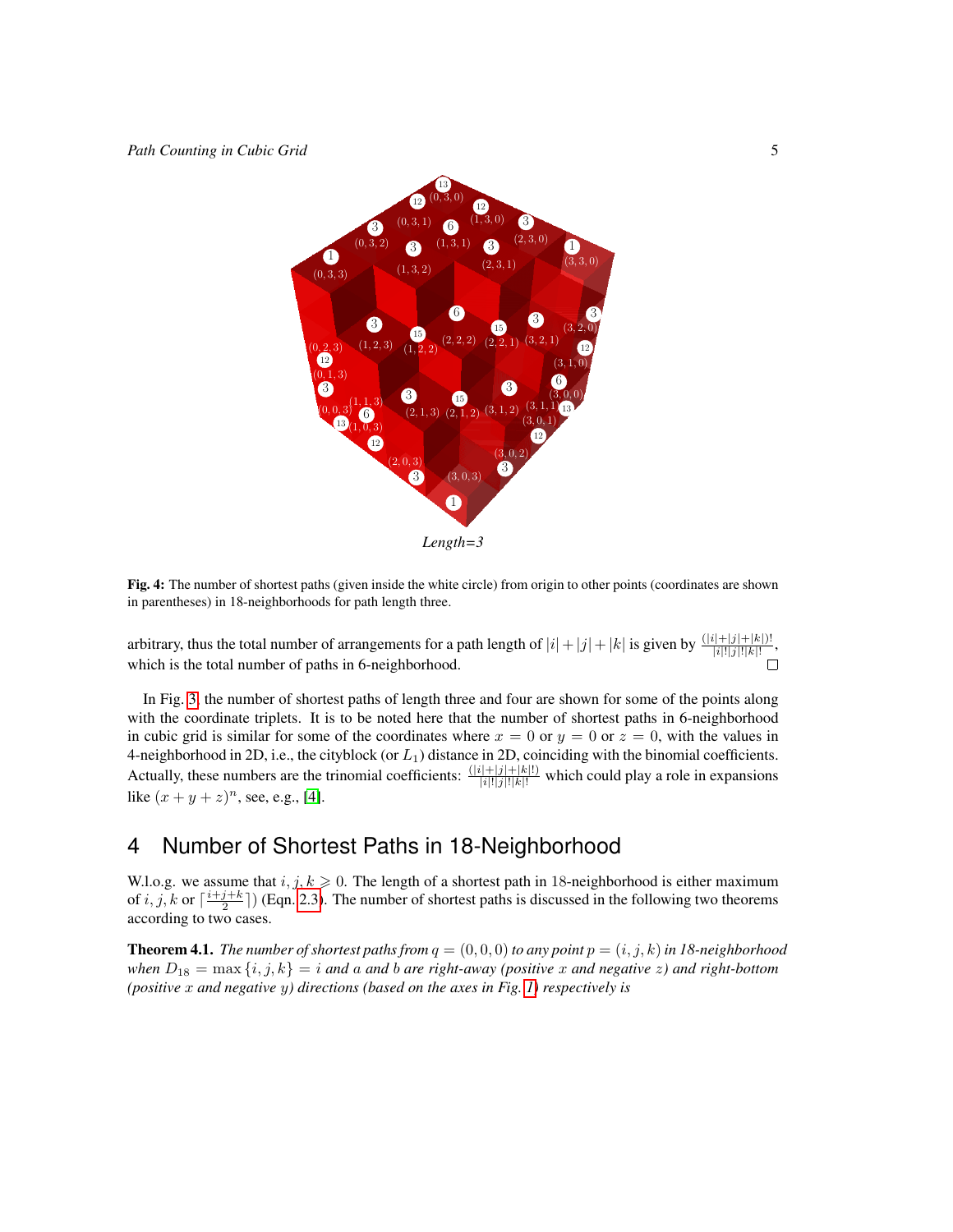<span id="page-5-0"></span>
$$
f_{18N}(i,j,k) = \sum_{a=0,b=0}^{2(a+b)\leq i-j-k} \frac{i!}{a!b!(k+a)!(j+b)!(i-j-k-2(a+b))!} . \tag{4.1}
$$

**Proof:** Let, without loss of generality,  $D_{18} = \max\{i, j, k\} = i$ , i.e., there are *i*-steps from q to p.  $D_{18} = i$ , implies that  $i \ge j$  and  $i \ge k$ , moreover  $i \ge j + k$  by Eqn. [2.3.](#page-3-2) In 18N, a path can procced through either a face-shared neighbor (change in only one coordinate value) or an edge-shared neighbor (change in any two coordinate values). In Eqn. [4.1,](#page-5-0)  $a$  and  $b$  refer to the numbers of right-away and right-bottom movements w.r.t. the positive x-axis (Fig. [1\)](#page-2-0) respectively. Let  $c = k + a$  and  $d = j + b$  be the respective numbers of right and right-top movements. In a right-away movement, the path moves to the edge-shared neighbor where the x-coordinate increases by 1 and the z-coordinate decreases by 1 and in a right movement, both  $x$ - and  $z$ - coordinates increase by 1. Similarly, in a right-bottom movement  $x$ coordinate increases and y-coordinates decreases while for a right-top movement both x and y coordinates increases. The sum of movements cannot be more than  $i-a+b+c+d \leq i$ , i.e.,  $2(a+b) \leq i-j-k$ . The right-away and the right movements as well as the right-top and the right-bottom movements have some limits. When a number of right-away movements are there, the right movements will be  $c = k + a$ such that the decrease of z-coordinate in  $\alpha$  right-away moves is compensated by the increase of the zcoordinate in  $k + a$  right moves in order that the destination point has z-coordinate as k. Note that in each move the x-coordinate always increases by 1. Similarly,  $b$  number of right-bottom movements implies  $d = j + b$  number of right-top movements. Otherwise, it will not be possible to reach the destination in  $i$  steps. Apart from right-away, right, right-top, and right-bottom moves, there can be movements in x-direction only. For a given  $a, b, c$ , and  $d$  (i.e., right-away, right-bottom, right, and right-top respectively) steps, there are  $i - (a + b + c + d) = i - j - k - 2(a + b)$  number of steps in the positive x-direction to face neighbor. Thus, for a given  $a, b, c$ , and d combination, the total number of arrangements for a shortest path of length i is given by  $\frac{i!}{a!b!(k+a)!(j+b)!(i-j-k-2(a+b))!}$ . For different values of a and b, values of c and d are computed satisfying the condition that  $(a + b + c + d) \leq i$ . Thus, total number of paths is the summation over the different possible combinations of  $a, b, c$ , and  $d$  values, and is given by  $\sum_{a=0,b=0}^{2(a+b)\leq i-j-k}$  $\frac{i!}{a!b!(k+a)!(j+b)!(i-j-k-2(a+b))!}$ .  $\Box$ 

The number of paths from  $q(0, 0, 0)$  to p where the length of path is three, are given in Fig. [4.](#page-4-1) It is to be noted that when  $D_{18} = \max\{i, j, k\} = j$  or k, the above formula (Eqn. [4.1\)](#page-5-0) will change accordingly. The number of paths from  $(0, 0, 0)$  to  $(0, 3, 0)$  is 13 and that to  $(0, 3, 1)$  is 12.

**Theorem 4.2.** *The number of shortest paths from*  $q = (0, 0, 0)$  *to any point*  $p = (i, j, k)$  *in 18-neighborhood when*  $D_{18} = \lceil \frac{i+j+k}{2} \rceil = \mathcal{L}$ , is

<span id="page-5-1"></span>
$$
f_{18N}(i,j,k) = \begin{cases} \frac{\mathcal{L}!}{(\mathcal{L}-i)!(\mathcal{L}-j)!(\mathcal{L}-k)!}, when (i+j+k) \mod 2 = 0\\ \frac{\mathcal{L}!((\mathcal{L}-i)(\mathcal{L}-j)+(\mathcal{L}-j)(\mathcal{L}-k)+(\mathcal{L}-k)(\mathcal{L}-i))}{(\mathcal{L}-i)!(\mathcal{L}-j)!(\mathcal{L}-k)!}, when (i+j+k)\\ \qquad \qquad \mod 2 = 1 \end{cases}
$$
(4.2)

**Proof:** At each step in 18-neighborhood, at most two coordinates can increase by one and the number of steps is L. When  $i + j + k$  is even, as L divides  $i + j + k$  with the quotient 2 which implies that at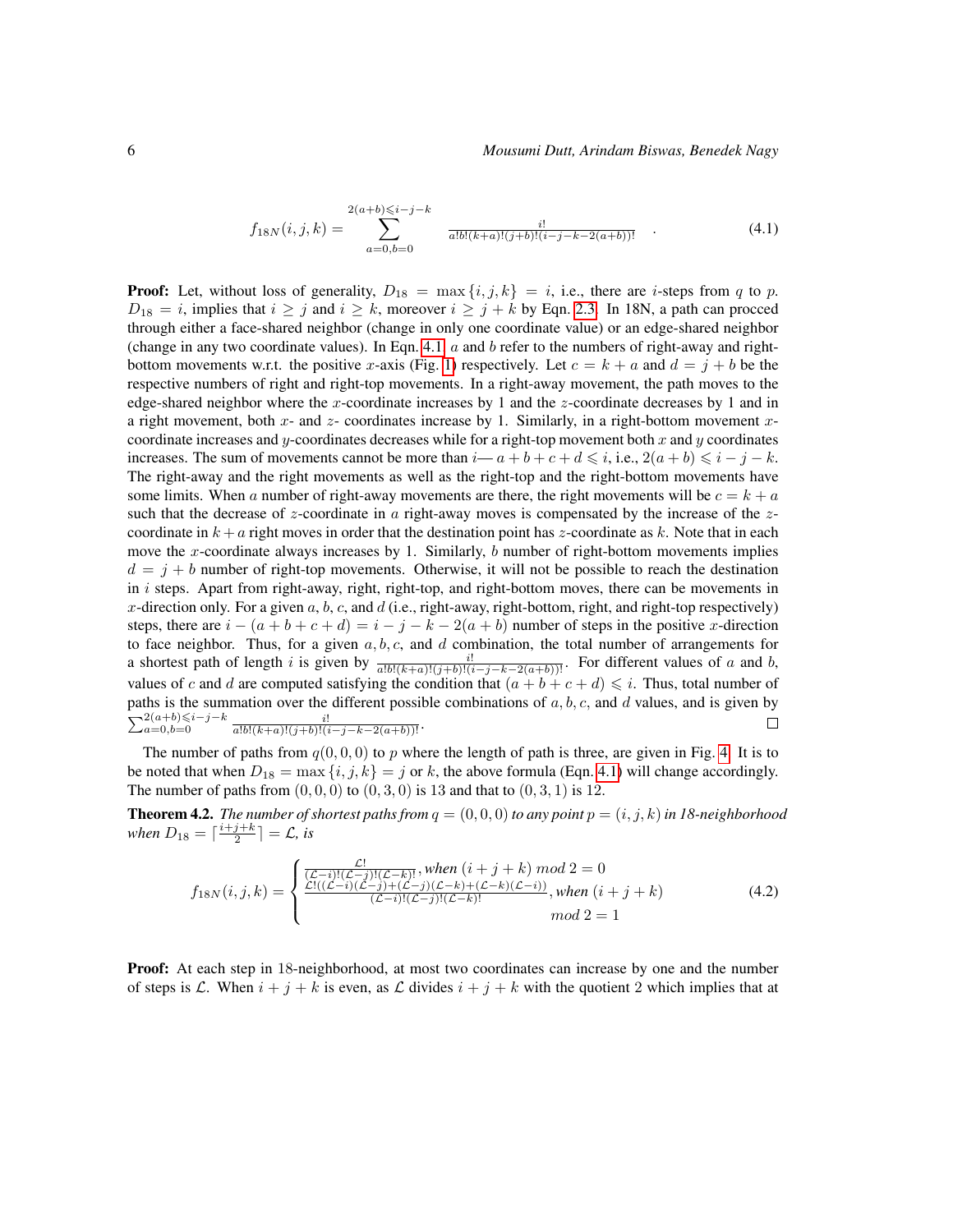#### *Path Counting in Cubic Grid* 7

each step always two (distinct) coordinates will increase. Therefore, in a shortest path from  $q(0, 0, 0)$  to  $p(i, j, k)$  of length L, the number of steps in both y- and z- directions is  $\mathcal{L} - i$ , in both x- and z- directions is  $\mathcal{L} - j$ , and in both x- and y- directions is  $\mathcal{L} - k$ . Thus, the number of possible arrnagements, i.e., the number of shortest paths is  $\frac{\mathcal{L}!}{(\mathcal{L}-i)!(\mathcal{L}-j)!(\mathcal{L}-k)!}$ .

When  $i + j + k$  is odd, L divides  $i + j + k + 1$  and the quotient is 2 as  $D_{18} = \lceil \frac{i+j+k}{2} \rceil = \mathcal{L}$ , it implies that for  $\mathcal{L}$  − 1 steps two coordinates will increase and in the rest one step only one of the three coordinates will increase (let it be called a *singular* step) giving rise to the following cases.

*Singular step in x-direction*: A shortest path has one singular step in x- direction. Thus, there are rest  $\mathcal{L} - 1$  steps where at each step there are movements in two directions. The number of steps when there are movements in x- and y-directions in each step is  $(L - 1) - k$ , in x- and z- direction is  $(L - 1) - j$ , and in y- and z- direction is  $(L - 1) - (i - 1) = L - i$ . So, the number of possible shortest paths with singular x- direction is  $\frac{\mathcal{L}!}{(\mathcal{L}-i)!((\mathcal{L}-1)-i)!((\mathcal{L}-1)-k)!]} = \frac{\mathcal{L}!((\mathcal{L}-j)(\mathcal{L}-k))}{(\mathcal{L}-i)!((\mathcal{L}-j)!((\mathcal{L}-k)!)}$ . When  $j > i + k$  and  $\mathcal{L} = j$  or  $k > i + j$  and  $\mathcal{L} = k$  the singular step in *x*-direction will never occur.

*Singular step in* y*-direction*: There will be one singular step in y- direction. Here, the number of steps in x- and y- direction is  $(\mathcal{L} - 1) - k$ , in x- and z- direction is  $(\mathcal{L} - 1) - (j - 1) = \mathcal{L} - j$ , and in yand z- direction is  $(L - 1) - i$ , giving the number of possible shortest path with singular y-direction as  $\frac{\mathcal{L}!(\mathcal{L}-i)(\mathcal{L}-k)}{(\mathcal{L}-i)!(\mathcal{L}-j)!(\mathcal{L}-k)!}$ . When  $i > j + k$  and  $\mathcal{L} = i$  or  $k > i + j$  and  $\mathcal{L} = k$  the singular step in y-direction will never occur.

*Singular step in z-direction*: One of the steps will be in the z-direction. The number of steps in x- and y- direction is  $(L-1) - (k-1) = L - k$ , in x- and z- direction is  $(L-1) - j$ , and in y- and zdirection is  $(L-1) - i$ . Thus, the number of possible shortest paths with singular z- direction is given by  $\frac{\mathcal{L}!(\mathcal{L}-i)(\mathcal{L}-j)}{(\mathcal{L}-i)!((\mathcal{L}-j)!)(\mathcal{L}-k)!}$ . When  $j > i + k$  and  $\mathcal{L} = j$  or  $i > j + k$  and  $\mathcal{L} = i$  the singular step in *z*-direction will never occur.

Hence, the total number of shortest paths when  $i + j + k$  is odd is given by  $\frac{\mathcal{L}!(\mathcal{L}-j)(\mathcal{L}-k)}{(\mathcal{L}-i)!(\mathcal{L}-j)!(\mathcal{L}-k)!}+$  $\frac{\mathcal{L}!(\mathcal{L}-i)(\mathcal{L}-k)}{(\mathcal{L}-i)!(\mathcal{L}-j)!(\mathcal{L}-k)!} + \frac{\mathcal{L}!(\mathcal{L}-i)(\mathcal{L}-j)}{(\mathcal{L}-i)!(\mathcal{L}-j)!(\mathcal{L}-k)!} = \ \frac{\mathcal{L}!(\mathcal{L}-i)(\mathcal{L}-j)(\mathcal{L}-k) + (\mathcal{L}-k)}{(\mathcal{L}-i)!(\mathcal{L}-j)!(\mathcal{L}-k)!}.$ 

The number of shortest paths for path length three is shown in Fig. [4.](#page-4-1) The number of paths from  $(0, 0, 0)$ to  $(2, 2, 2)$  is 6 where  $i + j + k$  is even and that to  $(1, 2, 2)$  is 15 where  $i + j + k$  is odd. The number of paths from  $(0, 0, 0)$  to  $(0, 3, 2)$  satisfy both the equations stated in Theorem [4.1](#page-5-0) and [4.2](#page-5-1) and that from  $(0, 0, 0)$  to  $(2, 3, 1)$  also satisfy both the equations (see Fig. [4\)](#page-4-1). To compute the number of shortest paths between  $(0, 0, 0)$  and  $(9, 5, 4)$ , the formula stated in Theorem [4.1](#page-5-0) and [4.2](#page-5-1) (here,  $i + j + k$  is even) both are applicable and produce same result—630. Similarly, to find the number of shortest paths between  $(0, 0, 0)$  and  $(9, 4, 4)$ , the formula stated in Theorem [4.1](#page-5-0) and [4.2](#page-5-1) (here,  $i + j + k$  is odd) both yield same result—630. Remember that the distance  $D_{18}$  is computed as the maximum of a set. In some cases, it may happen that there are more maximal elements of this set, and thus, both Theorem [4.1](#page-5-0) and [4.2](#page-5-1) can be applied to compute the number of shortest paths. In these cases, they must give the same value, as we state formally in the following.

**Corollary 4.3.** The number of shortest paths from  $q = (0, 0, 0)$  to any point  $p = (i, j, k)$  in 18-

 $\Box$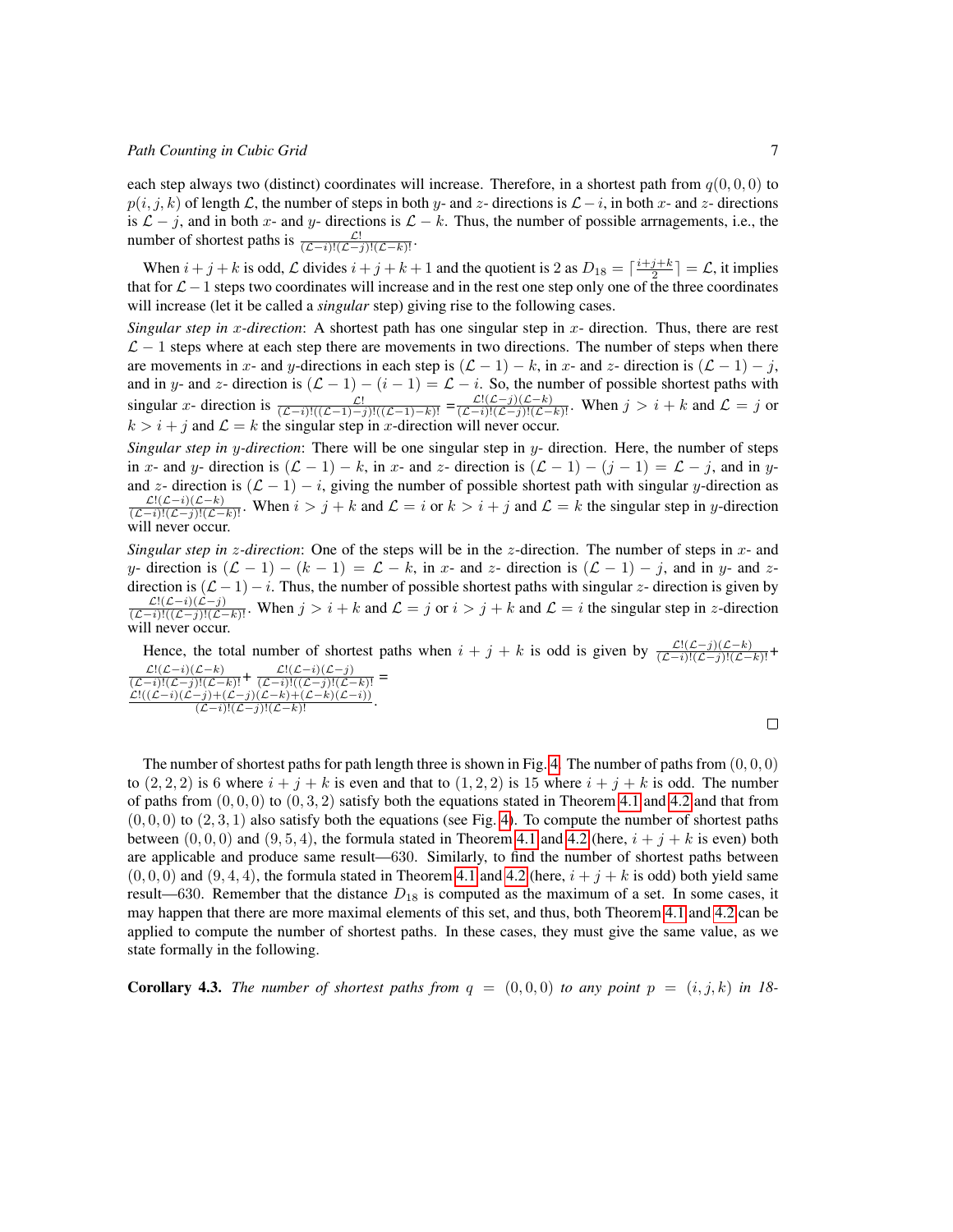neighborhood when  $D_{18} = \lceil \frac{i+j+k}{2} \rceil = \max\{i, j, k\} = \mathcal{L} = i$ ,  $f_{18N}(i, j, k)$  is as follows.

<span id="page-7-1"></span>
$$
f_{18N}(i,j,k) = \sum_{a=0,b=0}^{2(a+b)\leq i\cdot j\cdot k} \frac{i!}{a!b!(k+a)!(j+b)!(i\cdot j\cdot k\cdot 2(a+b))!} =
$$
  

$$
\begin{cases} \frac{C}{(\mathcal{L}-i)!(\mathcal{L}-j)!(\mathcal{L}-k)!}, & when (i+j+k) \mod 2 = 0\\ \frac{\mathcal{L}!((\mathcal{L}-i)(\mathcal{L}-j)+(\mathcal{L}-j)(\mathcal{L}-k)+(\mathcal{L}-k)(\mathcal{L}-i))}{(\mathcal{L}-i)!(\mathcal{L}-j)!(\mathcal{L}-k)!}, & when (i+j+k) \mod 2 = 1\\ \end{cases}
$$
(4.3)

**Proof:** The proof can be done mathematically in two parts when  $i + j + k$  is even and when it is odd. Let  $\mathcal{L} = \frac{i+j+k}{2} = i$ , i.e.,  $i + j + k$  is even. Thus,  $i - j - k = 0$ . Putting  $i - j - k = 0$ , in Eqn. [4.1](#page-5-0) (see Theorem [4.1\)](#page-5-0) we get,  $f_{18N}(i, j, k) = \sum_{a=0, b=0}^{2(a+b) \le 0} \frac{i!}{a!b!(k+a)!(j+b)!(-2(a+b))!}$ , as there is only one possibility for the values of a and b, i.e.,  $a = b = 0$  since  $2(a+b) \leq i - j - k = 0$ . By putting these values, we get  $\frac{i!}{|k|}$ . Since,  $\mathcal{L} = i$ ,  $i - j = k$  and  $i - k = j$ . Putting these values in the first expression of Eqn. [4.2](#page-5-1) (see Theorem [4.2\)](#page-5-1) when  $i + j + k$  is even, we get  $\frac{i!}{j!k!}$ . Hence proved.

For the second part, when  $i + j + k$  is odd,  $\mathcal{L} = \frac{i+j+k+1}{2} = i$ . Thus,  $i - j - k = 1$ . Putting  $i - j - k = 1$ , in Eqn. [4.1](#page-5-0) (see Theorem [4.1\)](#page-5-0) we get,  $f_{18N}(i, j, k) = \sum_{a=0, b=0}^{2(a+b)\leq 1} \frac{i!}{a!b!(k+a)!(j+b)!(1-2(a+b))!}$ as there is one possibility for the values of a and b, i.e.,  $a = b = 0$  since  $2(a+b) \leq i - j - k = 1$ . By putting these values, we get  $\frac{i!}{j!k!}$ . Now,  $\mathcal{L} - i = 0$ ,  $\mathcal{L} - j = k + 1$ ,  $\mathcal{L} - k = j + 1$ . Thus,<br>  $\frac{\mathcal{L}!((\mathcal{L}-i)(\mathcal{L}-j)+(\mathcal{L}-j)(\mathcal{L}-k)+(\mathcal{L}-k)(\mathcal{L}-i))}{(\mathcal{L}-i)!(\mathcal{L}-j)(\mathcal{L}-k)!} = \frac{i!}{0!(j+1)!(k+1)!} = \frac{i!}{j!k$ 

Similarly, the above mentioned equation (Eqn. [4.3\)](#page-7-1) can be proved when  $\mathcal{L} = j$  or k.

#### <span id="page-7-0"></span>5 Number of Shortest Paths in 26-Neighborhood

The formulation for the number of shortest paths in 26-neighborhood in cubic grid is dependent on the number of shortest paths in 8-neighborhood in 2D. The number of shortest paths in 8-neighborhood in 2D had been proposed by Das [\[3,](#page-11-4) [4\]](#page-11-3) with recurrence relations, in this paper we show a shorter direct proof with combinatorial tools (Eqn. [5.1\)](#page-7-2).

**Theorem 5.1.** *The number of shortest paths from origin*  $q = (0,0)$  *to the point*  $p = (i, j)$  *in 2D in 8-neighborhood, is given by*

<span id="page-7-2"></span>
$$
f_8(i,j) = \sum_{b=0}^{2b \le |i|-|j|} \frac{|i|!}{b!(|j|+b)!(|i|-|j|-2b)!} \quad \text{where } |i| \ge |j| \tag{5.1}
$$

**Proof:** The length of a shortest path between  $p(i, j)$  and  $q(0, 0)$  in 8-neighbor- hood is max  $\{|i|, |j|\}$ . By the symmetry of the grid we show the proof for the case  $0 \le j \le i$ , in this case the distance is i. With respect to the positive x-direction, let  $b$  be the number of moves along right-bottom diagonal in the shortest path where x-coordinate increases by 1 and y-coordinate decreases by 1, and  $d = |j| + b$  be the number of moves along right-top diagonal in the shortest path where the  $x$ - and  $y$ -coordinates increases by 1. A shortest path involves i steps, out of which if there are b right-bottom moves then  $d = j + b$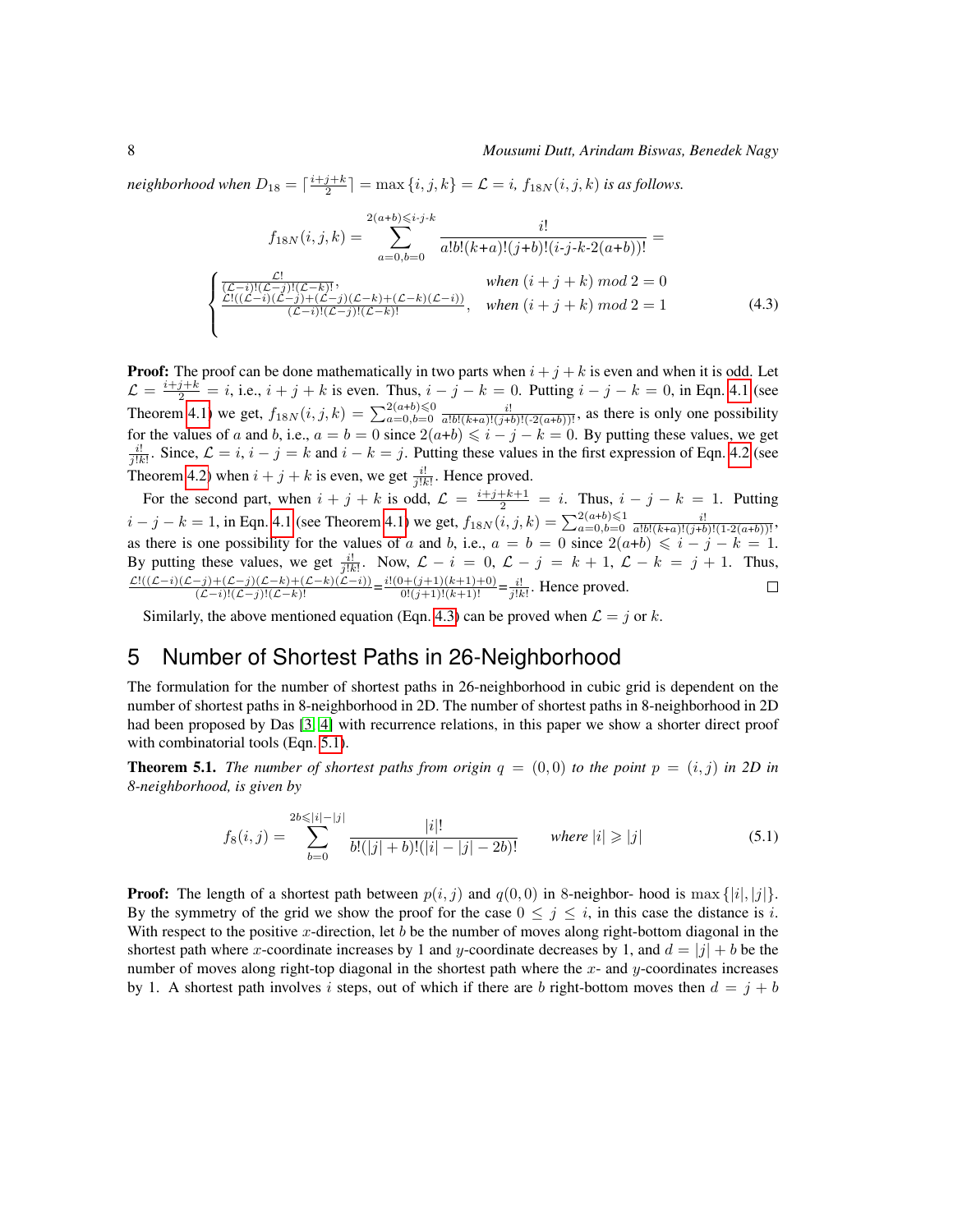

<span id="page-8-0"></span>Fig. 5: The number of shortest paths from origin to other points in 8-neighborhood in 2D. (The coordinate triplets are written in parentheses and the corresponding number of shortest paths are also mentioned.)

moves only in right-top direction, hence, the number of paths is given by  $\frac{i!}{b!(j+b)!(i-j-2b)!}$ . It may be noted here that  $b + d \leq i$ , i.e.,  $i - j - 2b$  as the total number of moves cannot be more than i. By summing over the different possible combinations of  $b$  and  $d$ , the total number of shortest paths is given by  $f_8(i,j) = \sum_{b=0}^{2l \leq i-j} \frac{i!}{b!(j+b)!(i-j-2b)!}$ .  $\Box$ 

The number of paths from  $q(0, 0)$  to other points in 8-neighborhood in 2D are shown in Fig. [5.](#page-8-0) Figure [6](#page-9-0) shows two examples of all possible paths from a source to destination. For a particular path (shown in red) among all possible shortest paths, the  $l$  and  $r$  values are given for ease of understanding. The formulation for  $|j| \geq |i|$ , is just reverse (exchanging i with j) of the above equation (Eqn [5.1\)](#page-7-2). The values appearing in 8-neighborhood in 2D are also present in 26-neighborhood of cubic grid when  $x = y$  or  $y = z$  or  $z = x$ (see Fig. [5](#page-8-0) and Fig. [7\)](#page-10-1).

**Theorem 5.2.** *The number of shortest paths from*  $q = (0, 0, 0)$  *to any point*  $p = (i, j, k)$  *in 26-neighborhood*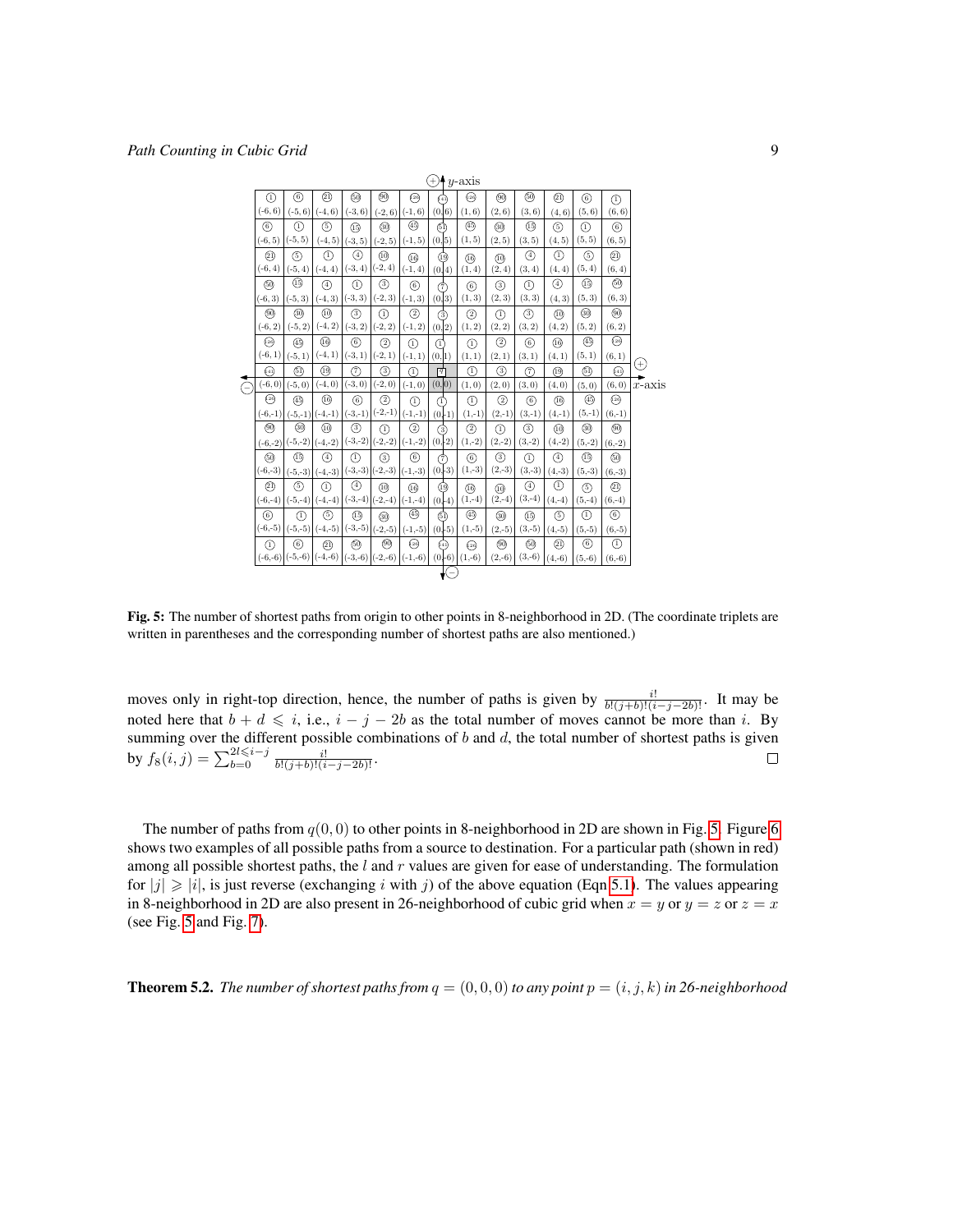

<span id="page-9-0"></span>Fig. 6: The number of shortest paths from origin to other points in 8-neighborhood in 2D. The shaded portion shows the cells covered by all possible paths between two points out of which one path is shown by red color where  $|j| \geq |i|$ . The path in top figure has  $b = 3$  and  $d = |j| + b = 3$  and that of bottom figure is  $b = 0$  and  $d = |j| + b = 2$ .

*is*

<span id="page-9-1"></span>
$$
f_{26N}(i,j,k) = \sum_{b=0}^{2b \leqslant |i|-|j|} \frac{|i|!}{b!(|j|+b)!(|i|-|j|-2b)!}
$$
  
 
$$
\times \sum_{a=0}^{2a \leqslant |i|-|k|} \frac{|i|!}{a!(|k|+a)!(|i|-|k|-2a)!}
$$
(5.2)

*i.e.,*  $f_{26N}(i, j, k) = f_8(i, j) \times f_8(i, k)$ *, where*  $|i| \geq |j|$  *and*  $|i| \geq |k|$ *.* 

**Proof:** The length of a shortest path between  $p(i, j, k)$  and  $q(0, 0, 0)$  in 26-neighborhood is max  $\{|i|, |j|, |k|\}$  =  $|i|$  (given in Eqn. [2.4\)](#page-3-3) (say). In each step of a shortest path in 26-neighborhood, at most three coordinates can change. A shortest path in 26-neighborhood is a combination of a shortest path in  $xy$ -plane, from  $q(0, 0, 0)$  to  $p_{xy}(i, j, 0)$  and a shortest path in xz-plane, from  $q(0, 0, 0)$  to  $p_{xz}(i, 0, k)$ . With each shortest path in  $xy$ -plane, each shortest path in  $xz$ -plane is combined to get the total number of shortest paths in 3D. Thus, the number of shortest paths in 26N is given by  $f(i, j) \times f(i, k)$  where  $f(i, j)$ and  $f(i, k)$  are the number of shortest paths in xy- and xz- planes respectively (Theorem 4). Thus,  $f_{26N}(i,j,k) = \sum_{b=0}^{2b \leq |i|-|j|} \frac{|i|!}{b!(|j|+b)!(|i|-|j|-2b)!} \times \sum_{a=0}^{2l \leq |i|-|k|} \frac{|i|!}{a!(|k|+a)!(|i|-|k|-2a)!}$  where a and b inidicate the number of steps in right-bottom (a simultaneous move in negative  $y$ - and positive  $x$ - directions) and right-away (a simultaneous move in negative z- and positive x- directions) directions respectively.  $\Box$ 

From the Equation [5.2,](#page-9-1) the formulation for the number of shortest paths between two points for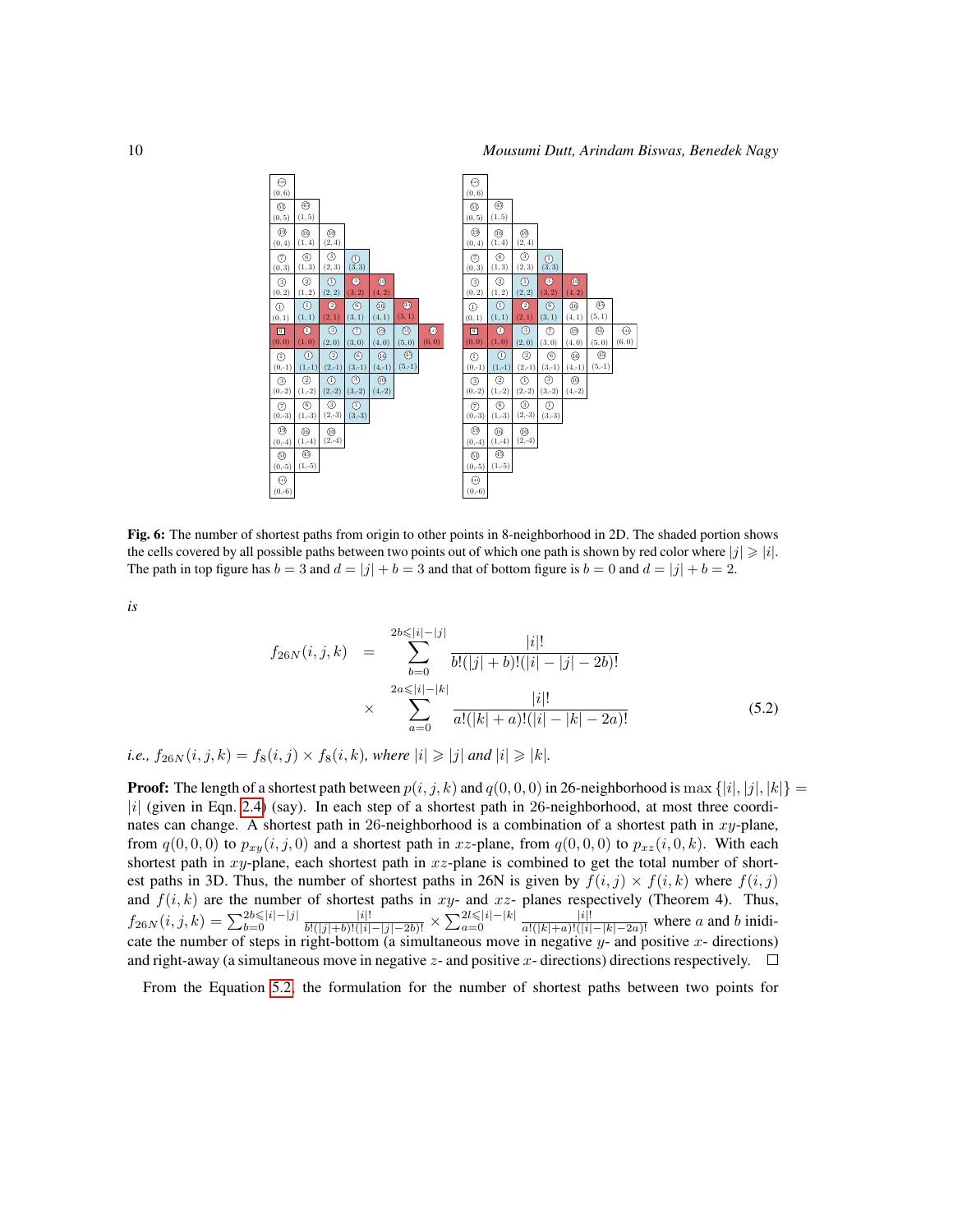

*Length=3*

<span id="page-10-1"></span>Fig. 7: The number of shortest paths from origin to other points in 26-neighborhoods for Length = 3. (The coordinate triplets are written in parantheses and the corresponding number of shortest paths are also mentioned.) Observe that the results are not only symmetric, but they are according to a multiplication table, by Equ. [5.2,](#page-9-1) where the elements of the border rows and columns are specified by the formula for the 2D  $L_{\infty}$  distance, i.e., the chessboard distance (Equ. [5.1\)](#page-7-2). Obviously, the diagonals contain the squares of the numbers shown at the borders.

 $|j| \geq |k|, |i|$  and  $|k| \geq |i|, |j|$  can be dervied similarly. The number of shortest paths of length three from  $q(0, 0, 0)$  to other points are shown in Fig. [7.](#page-10-1) Figure [8](#page-11-5) shows an example path from  $q(0, 0, 0)$  to  $p(7, 4, 2)$  which has 2 right-away movments with corresponding 4 right movements and 1 right-bottom with corresponding 5 right-top movements.

## <span id="page-10-0"></span>6 Conclusions

The shortest path problem has various applications in several fields, specially in image processing. Digital distances is one of the important feature in this regard. Many studies have already been proposed on it. In this paper, extending the rsults of Das [\[4\]](#page-11-3) from 2D to 3D, using  $L_1$ ,  $D_{18}$  and  $L_{\infty}$  distances, the number of shortest paths between any point pair in the cubic grid are presented for 6-, 8-, and 26-neighborhood where the coordinate triplets of the two points are provided. It is also to be noted that the formulation for the number of shortest paths in 8-neighborhood in 2D is stated in this paper using combinatorial tool.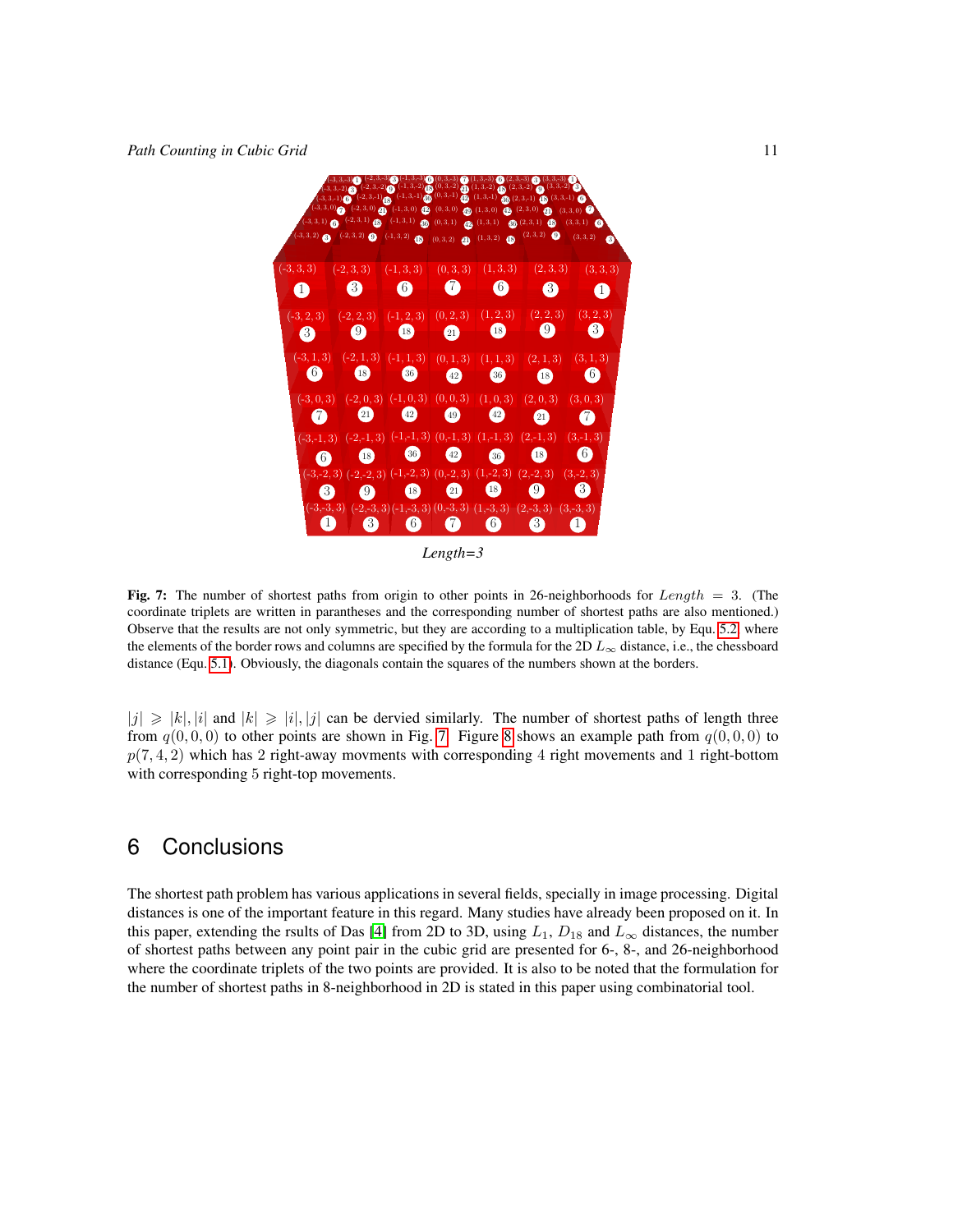

<span id="page-11-5"></span>Fig. 8: One of the shortest paths of length 7 from  $(0, 0, 0)$  to  $(7, 4, 2)$  is shown and correspondingly the values of l,  $r$ ,  $b$ , and  $t$  are 2, 4, 1, and 5 respectively. The projection of the paths in  $xy$ -plane is shown at back in green color and that in  $xz$ -plane in blue color at the bottom.

### **References**

- <span id="page-11-2"></span>[1] J. Canny and J. H. Reif. New lower bound techniques for robot motion planning problems. In *Proceedings of the IEEE Conference Foundations Computer Science*, pages 49–60. IEEE, 1987.
- <span id="page-11-0"></span>[2] P. Crawley and R. P. Dilworth. *Algebraic theory of lattices*. Prentice-Hall Inc., Englewood Cliffs, NY, USA, 1973.
- <span id="page-11-4"></span>[3] P. P. Das. An algorithm for computing the number of the minimal paths in digital images. *Pattern Recognition Letters*, 9(2):107–116, 1989.
- <span id="page-11-3"></span>[4] P. P. Das. Counting minimal paths in digital geometry. *Pattern Recognition Letters*, 12(10):595–603, 1991.
- <span id="page-11-1"></span>[5] E. S. Deutsch. Thinning algorithms on rectangular, hexagonal and triangular arrays. *Communications of the ACM*, 15(3):827–837, 1972.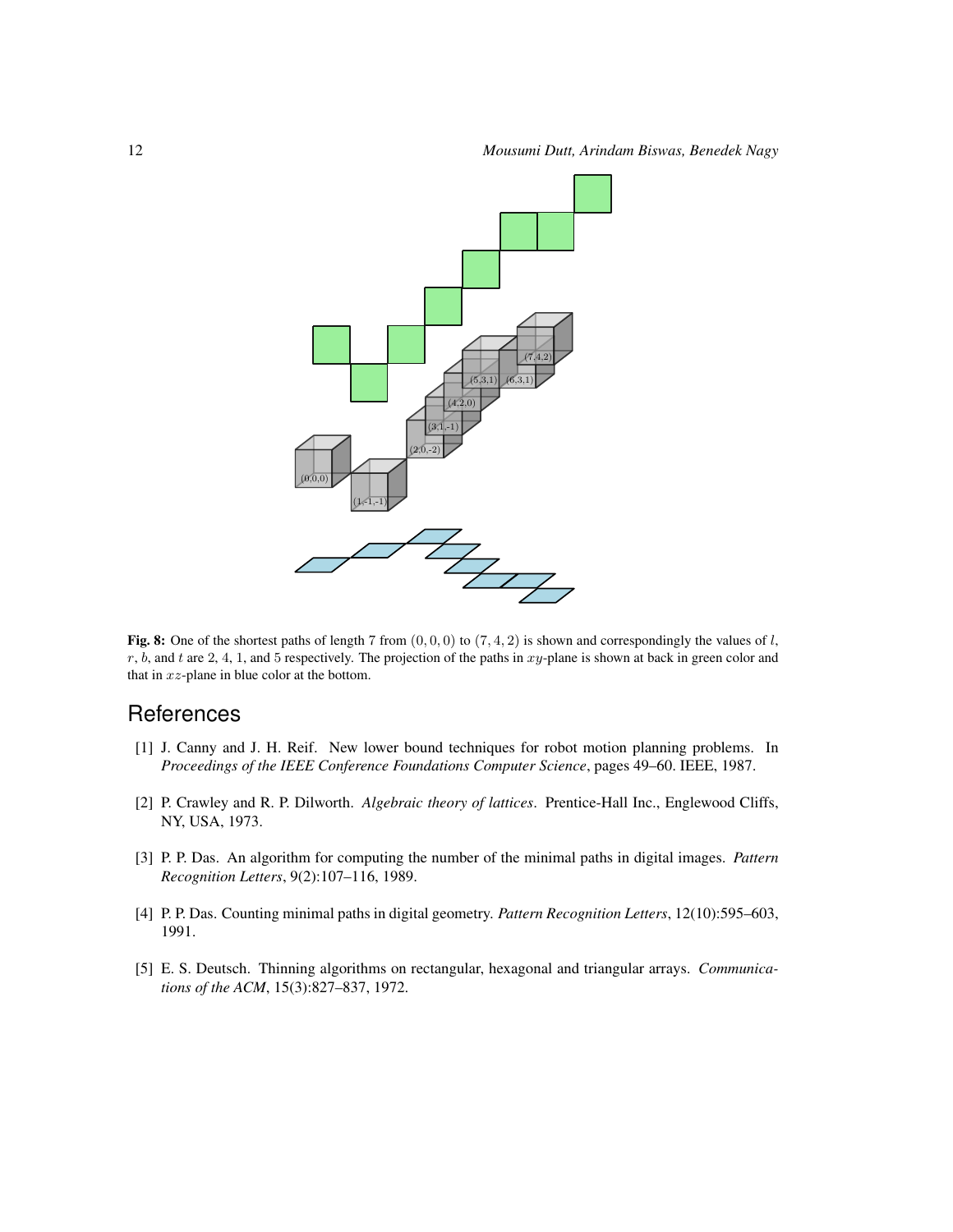- <span id="page-12-9"></span>[6] M. Dutt, A. Biswas, and B. B. Bhattacharya. Enumeration of shortest isothetic paths inside a digital object. In *6th International Conference on Pattern Recognition and Machine Intelligence*, volume 9124 of *LNCS*, pages 105–115, Warsaw, Poland, July 2015. Springer-Verlag.
- <span id="page-12-8"></span>[7] M. Dutt, A. Biswas, P. Bhowmick, and B. B. Bhattacharya. On finding shortest isothetic path inside a digital object. In *IWCIA'12*, volume 7655 of *LNCS*, pages 1–15, Austin, Texas, November 2012. Springer-Verlag.
- <span id="page-12-7"></span>[8] M. Dutt, A. Biswas, P. Bhowmick, and B. B. Bhattacharya. On finding a shortest isothetic path and its monotonicity inside a digital object. *Annals of Mathematics and Artificial Intelligence*, 75(1- 2):27–51, 2015.
- <span id="page-12-10"></span>[9] M. Dutt, A. Biswas, and B. Nagy. Number of shortest paths in triangular grid for 1- and 2 neighborhoods. In R. P. Barneva, B. B. Bhattacharya, and V. E. Brimkov, editors, *Proceedings of the 17th International Workshop on Combinatorial Image Analysis, IWCIA'15*, volume 8448 of *LNCS*, pages 115–124, Kolkata, India, 2015. Springer-Verlag.
- <span id="page-12-11"></span>[10] Seung-Cheol Goh and Chung-Nim Lee. Counting minimal paths in 3D digital geometry. *Pattern Recognition Letters*, 13(11):765–771, 1992.
- <span id="page-12-12"></span>[11] Seung-Cheol Goh and Chung-Nim Lee. Counting minimal 18-paths in 3D digital space. *Pattern Recognition Letters*, 14(1):39–52, 1993.
- <span id="page-12-0"></span>[12] P. M. Gruber. Geometry of numbers. In *Handbook of convex geometry*, volume A,B, pages 739–763. Elsevier, North-Holland, Amsterdam, 1993.
- <span id="page-12-1"></span>[13] P. M. Gruber and C. G. Lekkerkerker. *Geometry of numbers. Second edition*. North-Holland Mathematical Library, 37, North-Holland Publishing Co., Amsterdam, 1987.
- <span id="page-12-3"></span>[14] I. Her. Geometric transformations on the hexagonal grid. *IEEE Transaction on Image Processing*, 4(9):1213–1221, 1995.
- <span id="page-12-13"></span>[15] G. T. Herman. *Geometry of Digital Spaces*. Birkhäuser Basel, Boston, 1998.
- <span id="page-12-2"></span>[16] C. G. Lekkerkerker. *Geometry of numbers. Bibliotheca Mathematica, Vol. VIII*. Wolters-Noordhoff Publishing, Groningen, North-Holland Publishing Co., Amsterdam-London, 1969.
- <span id="page-12-4"></span>[17] F. Li and R. Klette. Euclidean shortest paths in simple cube curves at a glance. In *Proceedings of the 12th International Conference on Computer Analysis of Images and Patterns*, CAIP'07, pages 661–668, Berlin, Heidelberg, 2007. Springer-Verlag.
- <span id="page-12-5"></span>[18] F. Li and R. Klette. Rubberband algorithms for solving various 2d or 3d shortest path problems. In *Proceedings of the Platinum Jubilee Conference Computing: Theory and Applications*, Plenary Talk, pages 9–18. IEEE, 2007.
- <span id="page-12-6"></span>[19] F. Li and R. Klette. *Euclidean Shortest Paths Exact or Approximate Algorithms*. Springer, London, 2011.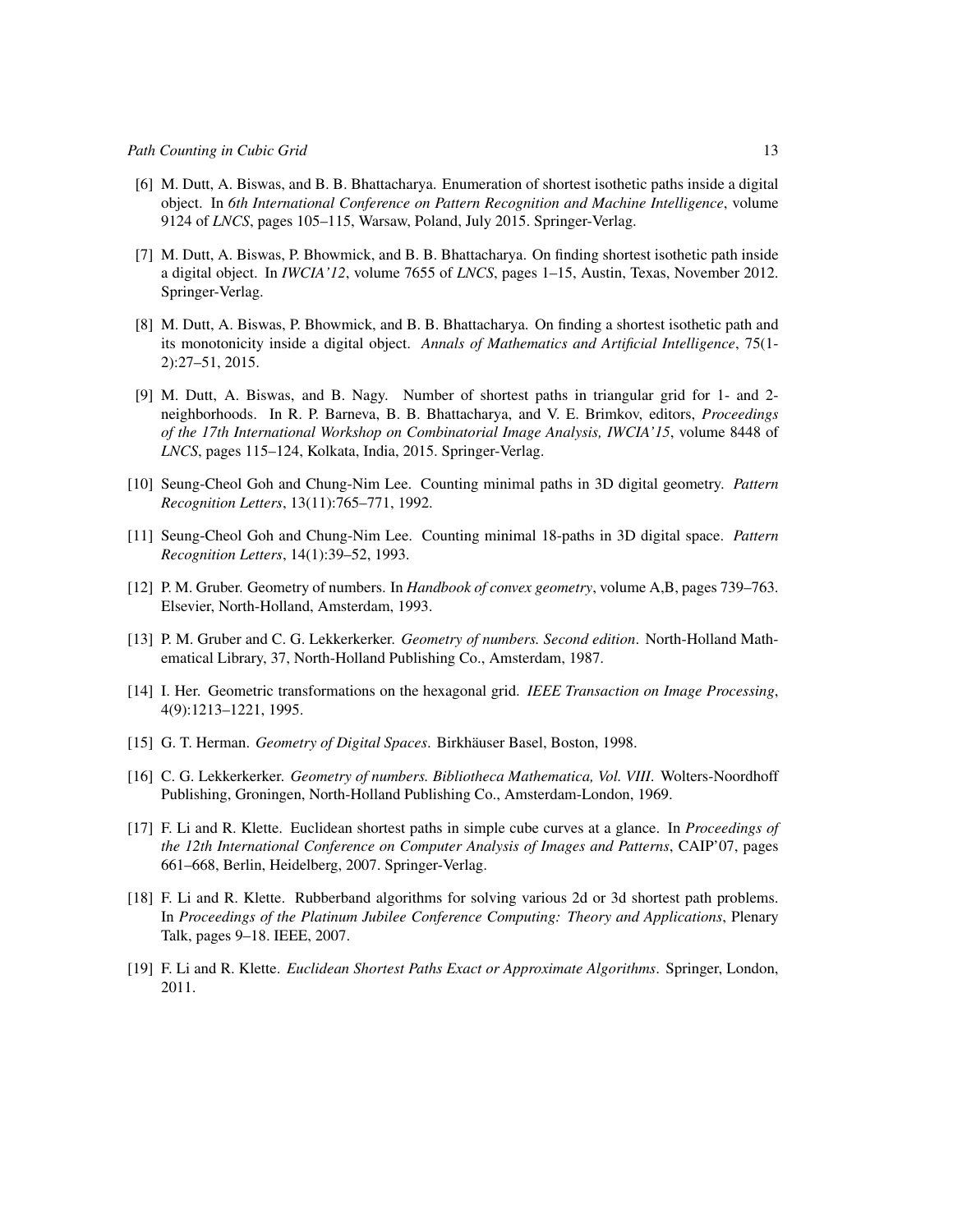- <span id="page-13-10"></span>[20] F. Li, R. Klette, and J. B. T. M. Roerdink. Approximate ESPs in simple cubic polytopes using a rubberband algorithm. In *Proceeding of Pacific Rim Symposium on Image and Video Technology*, PSIVT'07, pages 236–247, 2007.
- <span id="page-13-0"></span>[21] R.A. Melter. A survey of digital metrics. *Contemporary Mathematics*, 119:95–106, 1991.
- <span id="page-13-11"></span>[22] J. S. B. Mitchell and M. Sharir. New results on shortest paths in three dimensions. In *Proceedings of the Twentieth Annual Symposium on Computational Geometry*, SCG'04, pages 124–133, New York, NY, USA, 2004. ACM.
- <span id="page-13-4"></span>[23] B. Nagy. A family of triangular grids in digital geometry. In *Proceedings of the 3rd International Symposium on Image and Signal Processing and Analysis, ISPA 2003*, volume 1, pages 101–106, Rome, Italy, 2003.
- <span id="page-13-6"></span>[24] B. Nagy. Shortest path in triangular grids with neighbourhood sequences. *Journal of Computing and Information Technology*, 11:111–122, 2003.
- <span id="page-13-7"></span>[25] B. Nagy. Calculating distance with neighborhood sequences in the hexagonal grid. In R. Klette and J. Zunic, editors, *Proceedings of the 10th International Workshop on Combinatorial Image Analysis, IWCIA 2004*, volume 3322 of *LNCS*, pages 98–109, Auckland, New Zealand, 2004. Springer-Verlag.
- <span id="page-13-5"></span>[26] B. Nagy. Generalized triangular grids in digital geometry. *Acta Mathematica Academiae Paedagogicae Ny´ıregyhaziensis. ´* , 20:63–78, 2004.
- <span id="page-13-12"></span>[27] B. Nagy. Metric and non-metric distances on  $\mathbb{Z}^n$  by generalized neighbourhood sequences. In *Proceedings of the 4th International Symposium on Image and Signal Processing and Analysis*, ISPA'05, pages 215–220, Zagreb, Croatia, 2005. IEEE.
- <span id="page-13-8"></span>[28] B. Nagy. Digital geometry of various grids based on neighbourhood structures. In *Proceedings of the 6th Conference of Hungarian Association for Image Processing and Pattern Recognition, KEPAF 2007*, pages 46–53, Debrecen, Hungary, 2007.
- <span id="page-13-9"></span>[29] B. Nagy. Distances with neighbourhood sequences in cubic and triangular grids. *Pattern Recognition Letters*, 28:99–109, 2007.
- <span id="page-13-13"></span>[30] B. Nagy. Distance with generalized neighbourhood sequences in nD and ∞D. *Discrete Applied Mathematics*, 156(12):2344–2351, 2008.
- <span id="page-13-3"></span>[31] B. Nagy and R. Strand. A connection between  $\mathbb{Z}^n$  and generalized triangular grids. In *Proceedings of the 4th International Symposium on Advances in Visual Computing (Part II)*, ISVC'08, pages 1157–1166, Las Vegas, NV, USA, 2008. Springer.
- <span id="page-13-2"></span>[32] B. Nagy and R. Strand. Non-traditional grids embedded in  $\mathbb{Z}^n$ . *International Journal of Shape Modeling*, 14(2):209–228, 2008.
- <span id="page-13-1"></span>[33] A. Rosenfeld and R. A. Melter. Digital geometry. *The mathematical intelligencer*, 11(3):69–72, 1989.